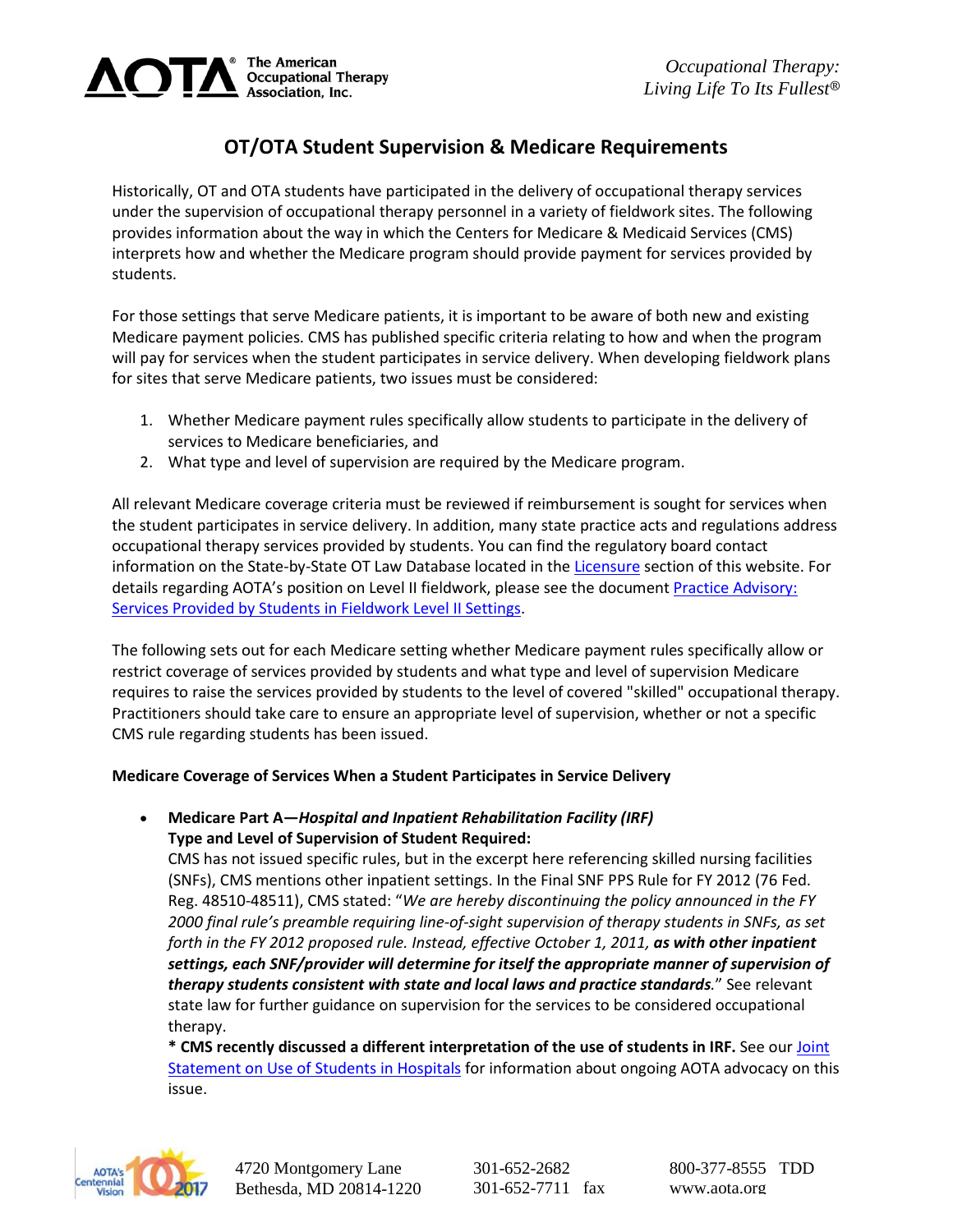## • **Medicare Part A—***SNF*

### **Type and Level of Supervision of Student Required:**

The minutes of therapy services provided by OT and OTA students may be recorded on the Minimum Data Set (MDS) as minutes of therapy received by the beneficiary. Before October 1, 2011, services of OT and OTA students had to be provided in the "line of sight" of the OT. OTAs could provide clinical supervision to OTA students; however, if the services were to be recorded for payment purposes, they had to be performed in "line of sight" of an OT.

**CURRENT POLICY**: Effective October 1, 2011, line-of-sight supervision is no longer required in the SNF setting (76 Fed. Reg. 48510-48511). The time the student spends with a patient will continue to be billed as if it were the supervising therapist alone providing the therapy, meaning that a therapy student's time is not separately reimbursable. See the MDS Version 3.0 Resident Assessment Instrument Manual [\(MDS 3.0 RAI Manual\)](http://www.cms.gov/Medicare/Quality-Initiatives-Patient-Assessment-Instruments/NursingHomeQualityInits/MDS30RAIManual.html), Chapter 3, Section O Therapies for more details and examples. According to the MDS 3.0 RAI Manual, supervising therapists and therapy assistants within individual facilities must determine whether or not a student is ready to treat patients without line-of-sight supervision. The supervising therapist/assistant may not be engaged in any other activity or treatment, with the exception of documenting. It is AOTA's policy that OTAs may supervise OTA students, not OT students.

o **Because of advocacy by AOTA, CMS recognized Recommended Guidelines by AOTA, APTA, and ASHA**: AOTA, APTA, and ASHA worked together to develop suggested guidelines for CMS to incorporate into its guidance on student supervision. CMS recognized the guidelines and posted them on its website after issuing the FY 2012 SNF PPS final rule. In the final rule, CMS stated, "we appreciate the detailed supervision guidelines that several of the trade associations have developed, which we recognize as playing a significant role in helping to define the applicable standards of practice on which providers rely in this context."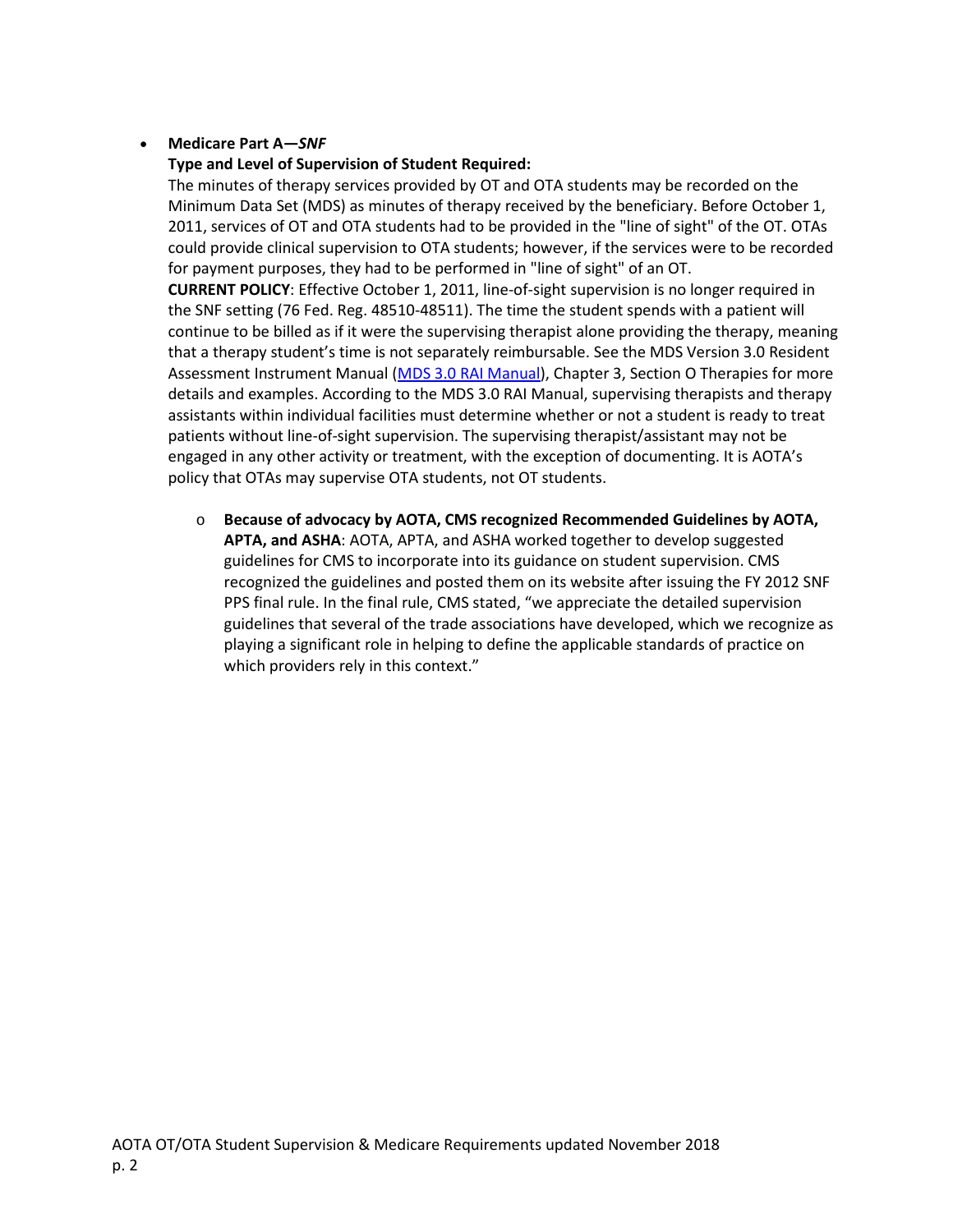# Recommended Skilled Nursing Facility Therapy Student Supervision Guidelines Submitted to CMS by the American Occupational Therapy Association (AOTA) during the comment period for the FY 2012 SNF PPS Final Rule

Please note, these suggested guidelines would be in addition to the student supervision guidelines outlined in the RAI MDS 3.0 Manual and all relevant Federal Regulations

- The amount and type of supervision as determined by the supervising therapist/assistant must be appropriate to the student's documented level of knowledge, experience, and competence.
- Students who have been approved by the supervising therapist or assistant to practice independently in selected patient/client situations can perform those selected patient/client services without line-of-sight supervision by the supervising therapist/assistant.
- The supervising therapist/assistant must be physically present in the facility and immediately available to provide observation, guidance, and feedback as needed when the student is providing services at all levels of supervision.
- When the supervising therapist/assistant has approved the student to perform medically necessary patient/client services and the student provides the appropriate services, the services will be counted on the MDS as skilled therapy minutes.
- The supervising therapist/assistant is required to review and sign all students' patient/client documentation for all levels of clinical experience and retains full responsibility for the care of the patient/client.
- The supervising therapist/assistant is required to have one year of practice experience prior to supervising any students.
- Students who have not been approved by the supervising therapist/assistant to practice independently require line-of-sight supervision by the qualified therapist/assistant during all services. In addition, under these circumstances the supervising therapist/assistant will have direct contact with the patient/client during each visit.

### • **Medicare Part A—***Hospice*

### **Type and Level of Supervision of Student Required:**

CMS has not issued specific rules. AOTA is recommending that the approach for Part A inpatient settings be followed for hospice providers. See relevant state law for further guidance on supervision for the services to be considered occupational therapy.

### • **Medicare Part A—***Home health*

### **Type and Level of Supervision of Student Required:**

Regulations (§484.115) specifically cite definitions for "qualified personnel," which do not include students. However, CMS has not issued specific restrictions regarding students providing services in conjunction with a qualified OT or OTA. Services by students can be provided (as allowed by state law) as part of a home health visit, when the student is supervised by an OT or

AOTA OT/OTA Student Supervision & Medicare Requirements updated November 2018